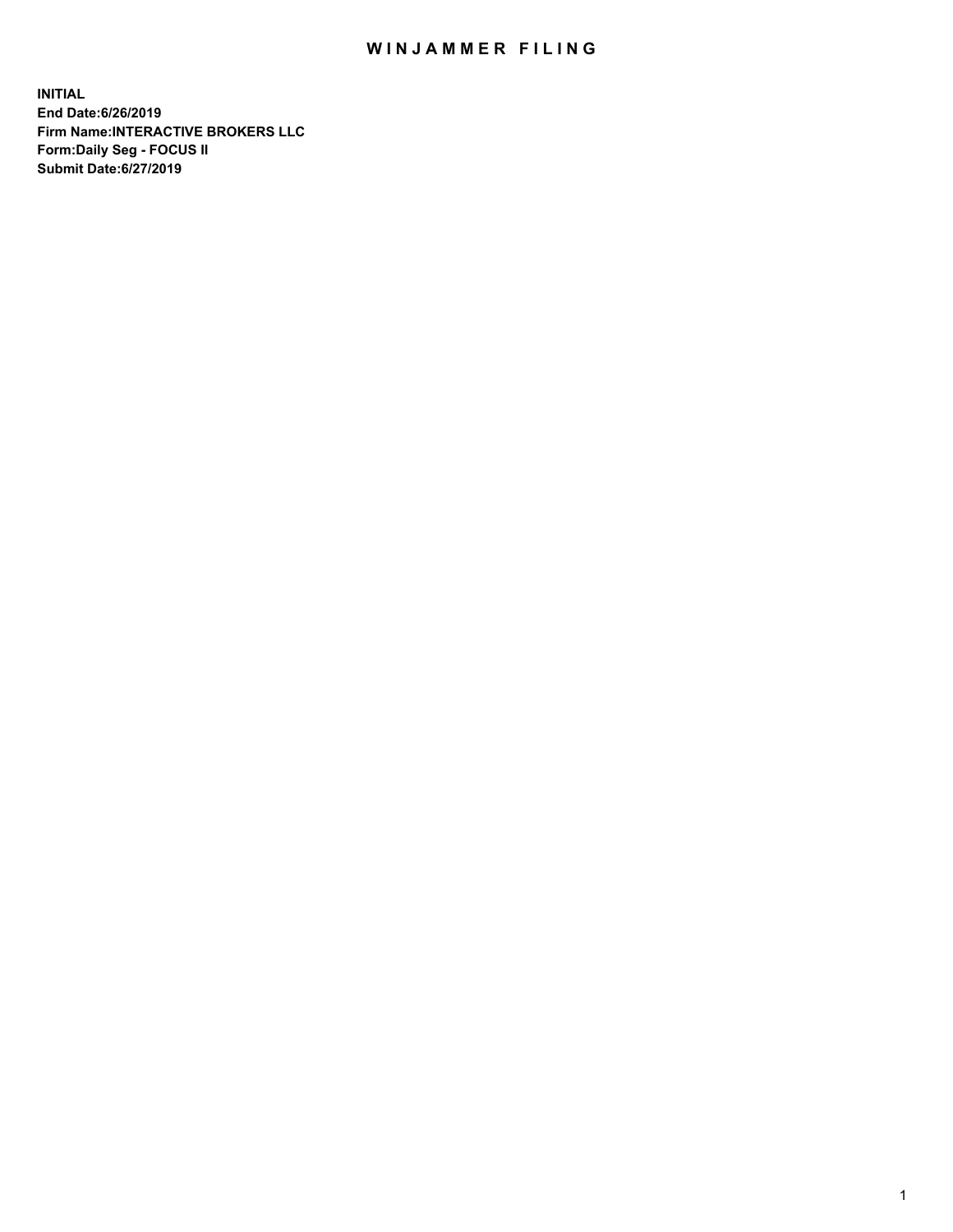**INITIAL End Date:6/26/2019 Firm Name:INTERACTIVE BROKERS LLC Form:Daily Seg - FOCUS II Submit Date:6/27/2019 Daily Segregation - Cover Page**

| Name of Company                                                                                                                                                                                                                                                                                                                | <b>INTERACTIVE BROKERS LLC</b>                                                                  |
|--------------------------------------------------------------------------------------------------------------------------------------------------------------------------------------------------------------------------------------------------------------------------------------------------------------------------------|-------------------------------------------------------------------------------------------------|
| <b>Contact Name</b>                                                                                                                                                                                                                                                                                                            | James Menicucci                                                                                 |
| <b>Contact Phone Number</b>                                                                                                                                                                                                                                                                                                    | 203-618-8085                                                                                    |
| <b>Contact Email Address</b>                                                                                                                                                                                                                                                                                                   | jmenicucci@interactivebrokers.c<br>om                                                           |
| FCM's Customer Segregated Funds Residual Interest Target (choose one):<br>a. Minimum dollar amount: ; or<br>b. Minimum percentage of customer segregated funds required:% ; or<br>c. Dollar amount range between: and; or<br>d. Percentage range of customer segregated funds required between:% and%.                         | $\overline{\mathbf{0}}$<br>$\overline{\mathbf{0}}$<br>155,000,000 245,000,000<br>0 <sub>0</sub> |
| FCM's Customer Secured Amount Funds Residual Interest Target (choose one):<br>a. Minimum dollar amount: ; or<br>b. Minimum percentage of customer secured funds required:% ; or<br>c. Dollar amount range between: and; or<br>d. Percentage range of customer secured funds required between:% and%.                           | $\overline{\mathbf{0}}$<br>0<br>80,000,000 120,000,000<br>0 <sub>0</sub>                        |
| FCM's Cleared Swaps Customer Collateral Residual Interest Target (choose one):<br>a. Minimum dollar amount: ; or<br>b. Minimum percentage of cleared swaps customer collateral required:% ; or<br>c. Dollar amount range between: and; or<br>d. Percentage range of cleared swaps customer collateral required between:% and%. | $\overline{\mathbf{0}}$<br><u>0</u><br>$\underline{0}$ $\underline{0}$<br>00                    |

Attach supporting documents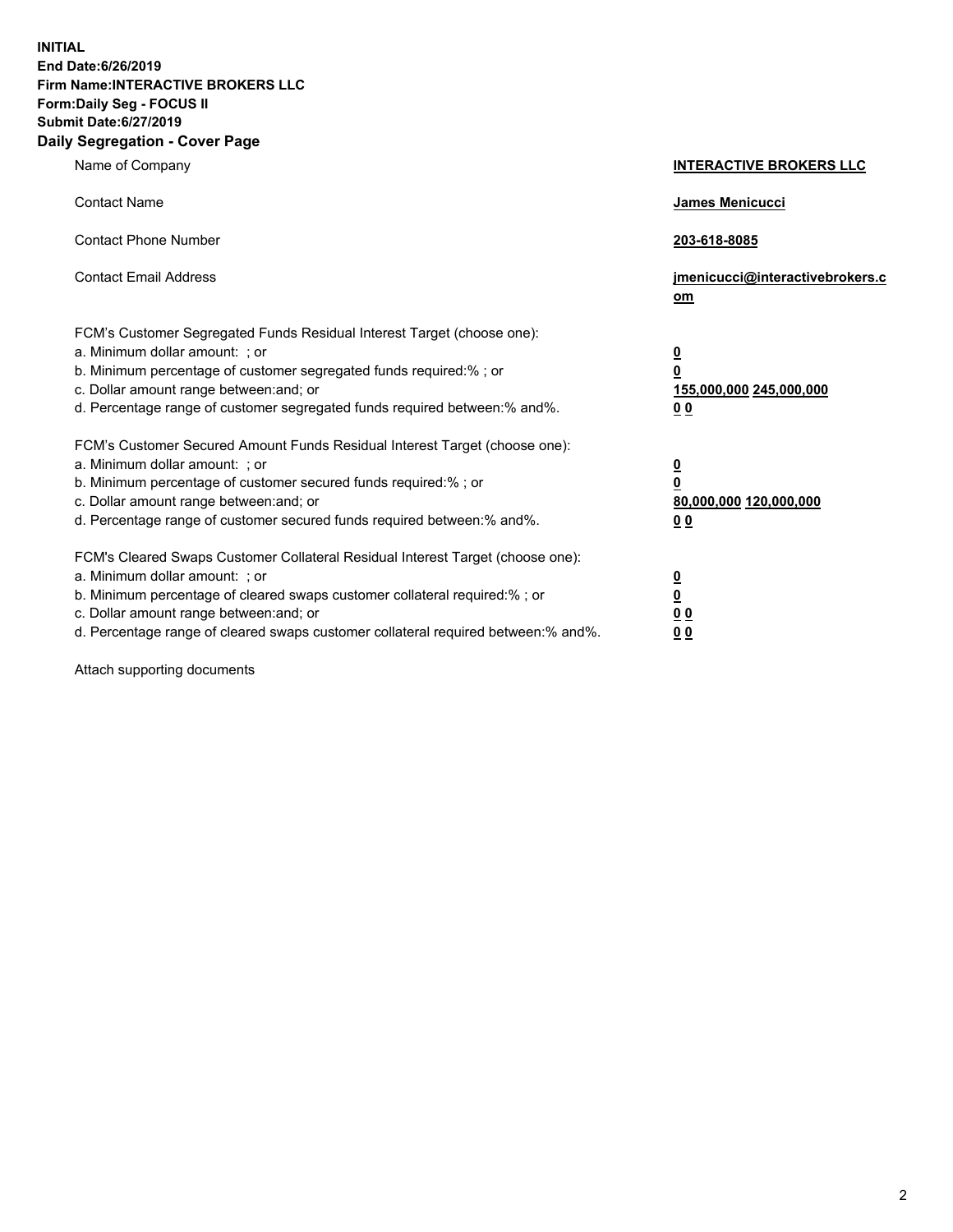## **INITIAL End Date:6/26/2019 Firm Name:INTERACTIVE BROKERS LLC Form:Daily Seg - FOCUS II Submit Date:6/27/2019 Daily Segregation - Secured Amounts**

|                | Daily Ocglegation - Occuled Aniounts                                                              |                                                            |
|----------------|---------------------------------------------------------------------------------------------------|------------------------------------------------------------|
|                | Foreign Futures and Foreign Options Secured Amounts                                               |                                                            |
|                | Amount required to be set aside pursuant to law, rule or regulation of a foreign                  | $0$ [7305]                                                 |
|                | government or a rule of a self-regulatory organization authorized thereunder                      |                                                            |
| $\mathbf{1}$ . | Net ledger balance - Foreign Futures and Foreign Option Trading - All Customers                   |                                                            |
|                | A. Cash                                                                                           | 473,449,521 [7315]                                         |
|                | B. Securities (at market)                                                                         | $0$ [7317]                                                 |
| 2.             | Net unrealized profit (loss) in open futures contracts traded on a foreign board of trade         | 7,227,894 [7325]                                           |
| 3.             | Exchange traded options                                                                           |                                                            |
|                | a. Market value of open option contracts purchased on a foreign board of trade                    | 59,673 [7335]                                              |
|                | b. Market value of open contracts granted (sold) on a foreign board of trade                      | $-27,726$ [7337]                                           |
| 4.             | Net equity (deficit) (add lines 1.2. and 3.)                                                      | 480,709,362 [7345]                                         |
| 5.             | Account liquidating to a deficit and account with a debit balances - gross amount                 | 7,932 [7351]                                               |
|                | Less: amount offset by customer owned securities                                                  | 0 [7352] 7,932 [7354]                                      |
| 6.             | Amount required to be set aside as the secured amount - Net Liquidating Equity                    | 480,717,294 [7355]                                         |
|                | Method (add lines 4 and 5)                                                                        |                                                            |
| 7.             | Greater of amount required to be set aside pursuant to foreign jurisdiction (above) or line<br>6. | 480,717,294 [7360]                                         |
|                | FUNDS DEPOSITED IN SEPARATE REGULATION 30.7 ACCOUNTS                                              |                                                            |
| $\mathbf{1}$ . | Cash in banks                                                                                     |                                                            |
|                | A. Banks located in the United States                                                             | 116,786,184 [7500]                                         |
|                | B. Other banks qualified under Regulation 30.7                                                    | 0 [7520] 116,786,184 [7530]                                |
| 2.             | Securities                                                                                        |                                                            |
|                | A. In safekeeping with banks located in the United States                                         | 413,691,560 [7540]                                         |
|                | B. In safekeeping with other banks qualified under Regulation 30.7                                | 0 [7560] 413,691,560 [7570]                                |
| 3.             | Equities with registered futures commission merchants                                             |                                                            |
|                | A. Cash                                                                                           | $0$ [7580]                                                 |
|                | <b>B.</b> Securities                                                                              | $0$ [7590]                                                 |
|                | C. Unrealized gain (loss) on open futures contracts                                               | $0$ [7600]                                                 |
|                | D. Value of long option contracts                                                                 | $0$ [7610]                                                 |
|                | E. Value of short option contracts                                                                | 0 [7615] 0 [7620]                                          |
| 4.             | Amounts held by clearing organizations of foreign boards of trade                                 |                                                            |
|                | A. Cash                                                                                           | $0$ [7640]                                                 |
|                | <b>B.</b> Securities                                                                              | $0$ [7650]                                                 |
|                | C. Amount due to (from) clearing organization - daily variation                                   | $0$ [7660]                                                 |
|                | D. Value of long option contracts                                                                 | $0$ [7670]                                                 |
|                | E. Value of short option contracts                                                                | 0 [7675] 0 [7680]                                          |
| 5.             | Amounts held by members of foreign boards of trade                                                |                                                            |
|                | A. Cash                                                                                           | 69,726,361 [7700]                                          |
|                | <b>B.</b> Securities                                                                              | $0$ [7710]                                                 |
|                | C. Unrealized gain (loss) on open futures contracts                                               | 6,936,536 [7720]                                           |
|                | D. Value of long option contracts                                                                 | 59,673 [7730]                                              |
|                | E. Value of short option contracts                                                                | <mark>-27,726</mark> [7735] <mark>76,694,844</mark> [7740] |
| 6.             | Amounts with other depositories designated by a foreign board of trade                            | 0 [7760]                                                   |
| 7.             | Segregated funds on hand                                                                          | $0$ [7765]                                                 |
| 8.             | Total funds in separate section 30.7 accounts                                                     | 607,172,588 [7770]                                         |
| 9.             | Excess (deficiency) Set Aside for Secured Amount (subtract line 7 Secured Statement               | 126,455,294 [7380]                                         |
|                | Page 1 from Line 8)                                                                               |                                                            |
| 10.            | Management Target Amount for Excess funds in separate section 30.7 accounts                       | 80,000,000 [7780]                                          |
| 11.            | Excess (deficiency) funds in separate 30.7 accounts over (under) Management Target                | 46,455,294 [7785]                                          |
|                |                                                                                                   |                                                            |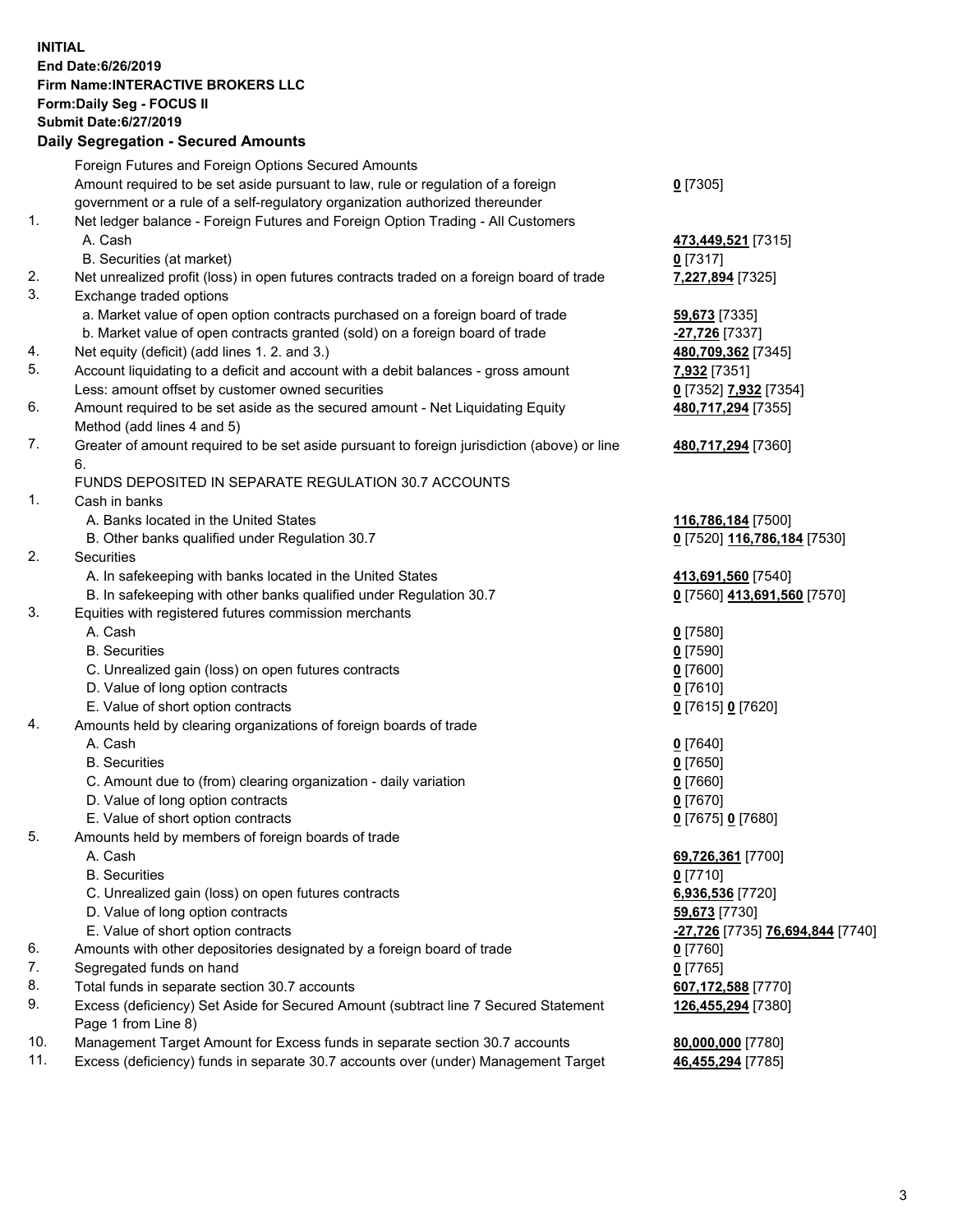**INITIAL End Date:6/26/2019 Firm Name:INTERACTIVE BROKERS LLC Form:Daily Seg - FOCUS II Submit Date:6/27/2019 Daily Segregation - Segregation Statement** SEGREGATION REQUIREMENTS(Section 4d(2) of the CEAct) 1. Net ledger balance A. Cash **3,980,698,021** [7010] B. Securities (at market) **0** [7020] 2. Net unrealized profit (loss) in open futures contracts traded on a contract market **47,598,072** [7030] 3. Exchange traded options A. Add market value of open option contracts purchased on a contract market **195,973,442** [7032] B. Deduct market value of open option contracts granted (sold) on a contract market **-237,610,656** [7033] 4. Net equity (deficit) (add lines 1, 2 and 3) **3,986,658,879** [7040] 5. Accounts liquidating to a deficit and accounts with debit balances - gross amount **1,209,160** [7045] Less: amount offset by customer securities **0** [7047] **1,209,160** [7050] 6. Amount required to be segregated (add lines 4 and 5) **3,987,868,039** [7060] FUNDS IN SEGREGATED ACCOUNTS 7. Deposited in segregated funds bank accounts A. Cash **880,016,462** [7070] B. Securities representing investments of customers' funds (at market) **2,061,028,930** [7080] C. Securities held for particular customers or option customers in lieu of cash (at market) **0** [7090] 8. Margins on deposit with derivatives clearing organizations of contract markets A. Cash **7,643,600** [7100] B. Securities representing investments of customers' funds (at market) **1,278,141,131** [7110] C. Securities held for particular customers or option customers in lieu of cash (at market) **0** [7120] 9. Net settlement from (to) derivatives clearing organizations of contract markets **12,700,175** [7130] 10. Exchange traded options A. Value of open long option contracts **196,030,153** [7132] B. Value of open short option contracts **-237,934,743** [7133] 11. Net equities with other FCMs A. Net liquidating equity **0** [7140] B. Securities representing investments of customers' funds (at market) **0** [7160] C. Securities held for particular customers or option customers in lieu of cash (at market) **0** [7170] 12. Segregated funds on hand **0** [7150] 13. Total amount in segregation (add lines 7 through 12) **4,197,625,708** [7180] 14. Excess (deficiency) funds in segregation (subtract line 6 from line 13) **209,757,669** [7190] 15. Management Target Amount for Excess funds in segregation **155,000,000** [7194]

16. Excess (deficiency) funds in segregation over (under) Management Target Amount Excess

**54,757,669** [7198]